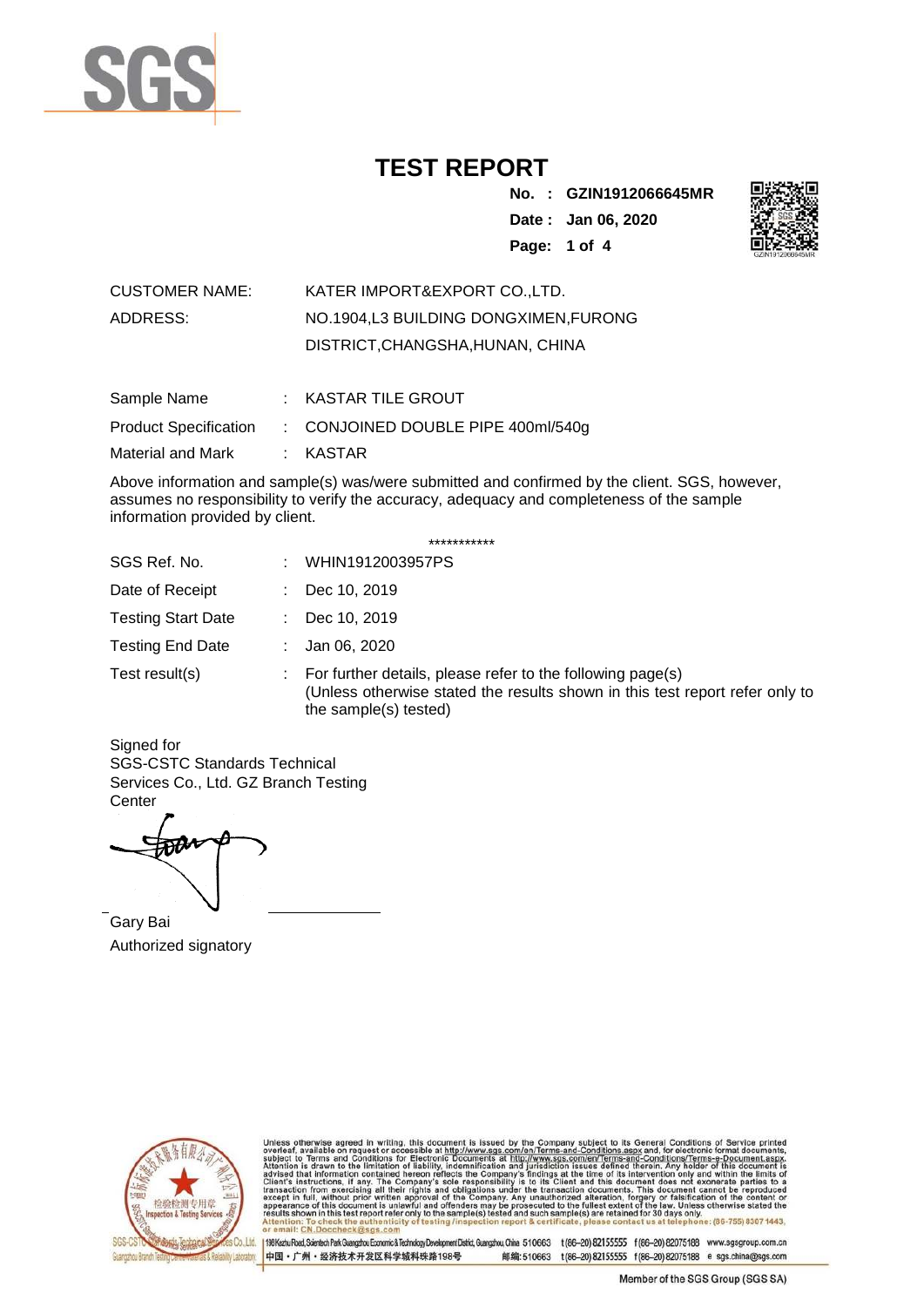

**No. : GZIN1912066645MR Date : Jan 06, 2020 Page: 2 of 4** 

Summary of Results:

| No. | Test Item                  | Test Method          | Result  | Conclusion |
|-----|----------------------------|----------------------|---------|------------|
|     |                            | GB/T 36797-2018      |         |            |
|     | Tensile Lap-Shear Strength | Section 7.2.6 & GB/T | 6.53MPa |            |
|     |                            | 7124-2008            |         |            |

Note: Pass : Meet the requirements;

Fail : Does not meet the requirements;

/ : Not Apply to the judgment.

Original Sample Photo:





Unless otherwise agreed in writing, this document is issued by the Company subject to its General Conditions of Service printed overleaf, available on request or accessible at http://www.sgs.com/en/Terms-and-Conditions.asp CN.Doccheck@sgs.co

198 Kezhu Road, Scientech Park Guangzhou Economic & Technology Development District, Guangzhou, China 510663 t (86-20) 82155555 f (86-20) 82075188 www.sgsgroup.com.cn 中国·广州·经济技术开发区科学城科珠路198号 邮编:510663 t(86-20) 82155555 f(86-20) 82075188 e sgs.china@sgs.com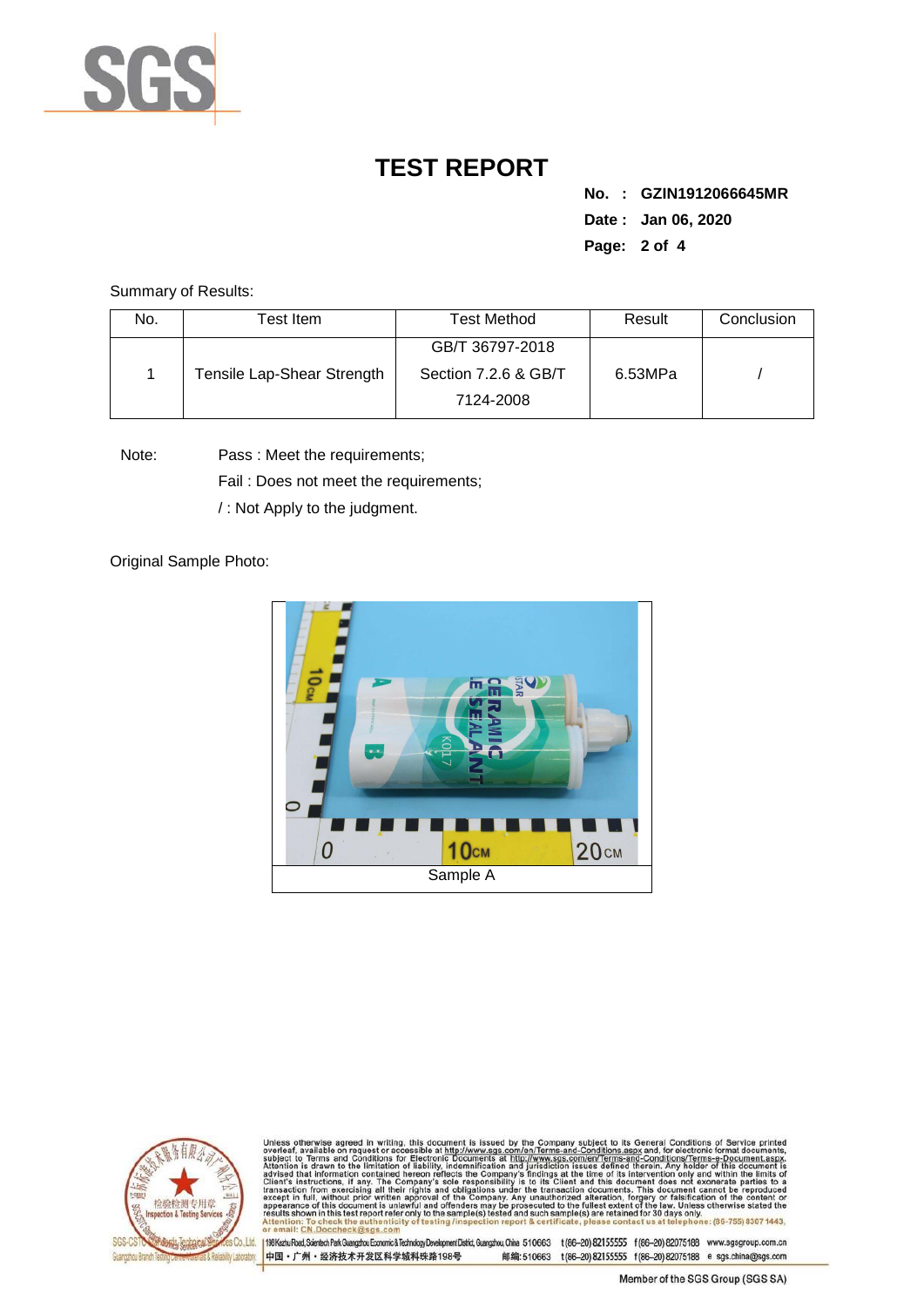

**No. : GZIN1912066645MR Date : Jan 06, 2020 Page: 3 of 4** 

Test Item: Tensile Lap-Shear Strength

Sample Description: Glue

Test Method: GB/T 36797-2018 Section 7.2.6 & GB/T 7124-2008

Test Condition:

Curing condition:  $23 \pm 2$  °C,  $50 \pm 5$  % RH, 168h

Shear area: 25.1 x 12.2mm<sup>2</sup>

Average thickness of adhesive layer: 0.2mm

Testing speed: 9MPa/min

Number of specimens tested: 10

Lab Environmental Condition:  $23 \pm 2$  °C,  $50 \pm 5$  % RH

#### Test Result:

| Test Item                  | <b>Test Result</b> |
|----------------------------|--------------------|
| Tensile Lap-Shear Strength | 6.53MPa            |

#### Table 1:

| Specimen                               | 2             | 3 | 5 | 6                                     | 8     | 9     | 10    |
|----------------------------------------|---------------|---|---|---------------------------------------|-------|-------|-------|
| Tensile Lap-<br>Shear Strength,<br>MPa | $4.049$ 4.647 |   |   | 4.803   9.149   9.145   9.129   5.367 | 4.807 | 6.111 | 8.089 |

Note:

Failure mode: Adhesion failure.



Unless otherwise agreed in writing, this document is issued by the Company subject to its General Conditions of Service printed overteaf, available on request or accessible at http://www.sgs.com/en/Terms-and-Conditions.asp : To check the authentic<br>CN.Doccheck@sgs.com

198 Kezhu Road, Scientech Park Guangzhou Economic & Technology Development District, Guangzhou, China 510663 t (86-20) 82155555 f (86-20) 82075188 www.sgsgroup.com.cn 中国·广州·经济技术开发区科学城科珠路198号 邮编:510663 t(86-20) 82155555 f(86-20) 82075188 e sgs.china@sgs.com